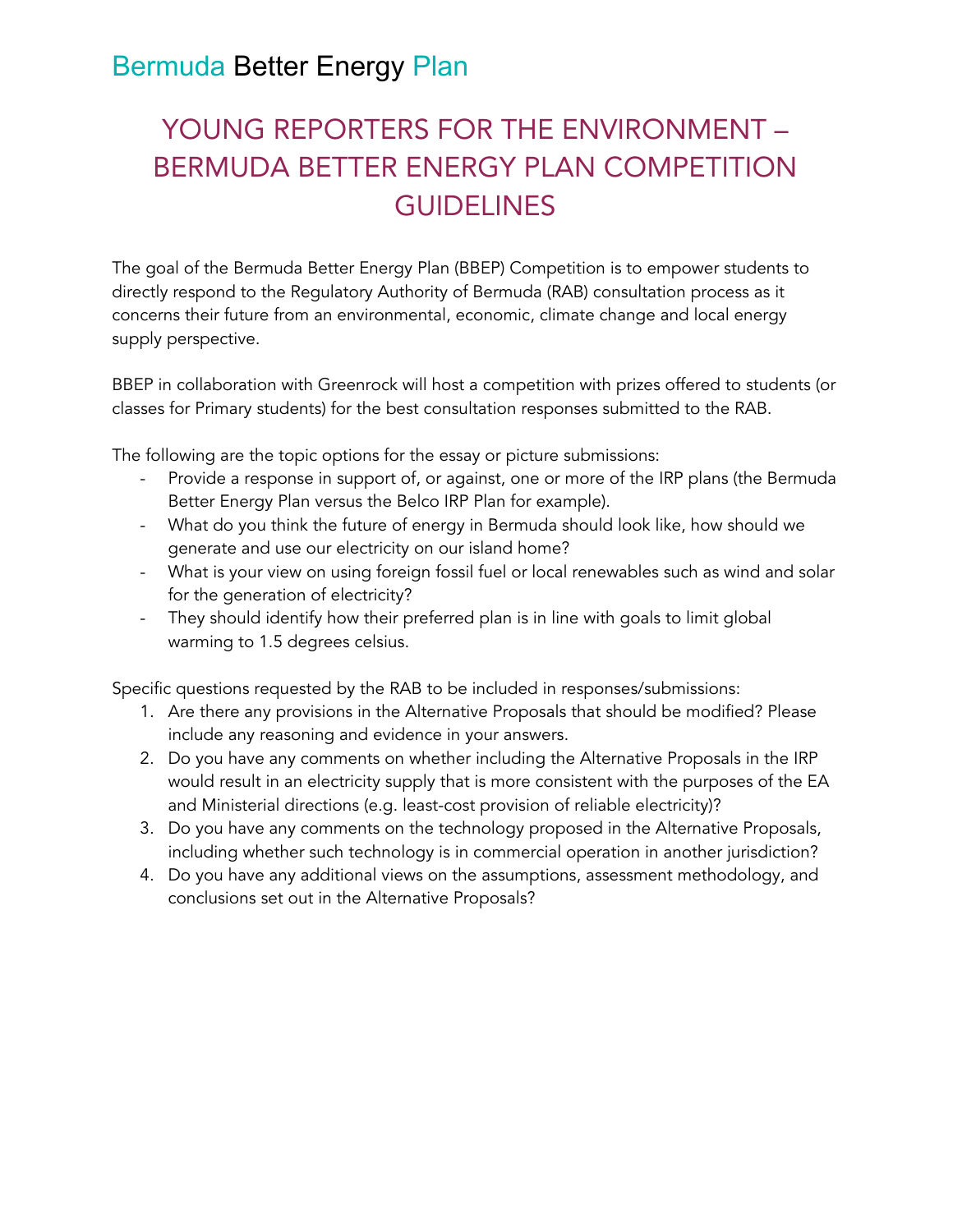| Category                  | Prize values                     | Recommended word count                |
|---------------------------|----------------------------------|---------------------------------------|
| Bermuda College, PGY & IB | \$300 value prize for best entry | 500-1000 words                        |
| $S1-4$                    | \$250 value prize for best entry | 300-600 words                         |
| $M1-3$                    | \$150 value prize for best entry | 200-500 words                         |
| P4-6                      | \$100 value prize per best class | 150-250 words or picture or sculpture |
| $P1-3$                    | \$100 value prize per best class | Picture or sculpture competition      |

Overview of categories, prizes and recommended word counts:

Submissions must include:

- 1. The name of the author(s)
- 2. Their age on the day of submission to the National Competition
- 3. The name of their registered school or group

#### Rules

Responses must be submitted to the RAB by the respondent, with the exception of P1-6, which will be consolidated and submitted by their teacher as a single response. Entries should be sent by email to [electricity@rab.bm](mailto:electricity@rab.bm) and the competition email, [education@greenrock.com](mailto:education@greenrock.com), subject of email should read: 'IRP response submission'.

- Responses must explain clearly why the respondent supports their preferred plan using words and/or illustrations.
- Deadline for entries to be submitted to the judging panel is 17:00 on Friday the 23rd of November, 2018.

### Article

- Written submissions must not exceed 1,000 words in length and may include illustrations and photographs. The source of all non-original illustrations and photographs must be given.
- An article must be accompanied by a title of not more than 140 characters.
- Articles must be sent digitally in Microsoft Word or .pdf format with accompanying pictures following the photographic guidelines below.
- Original photographs should also be sent separately (see in what format under photographs below).
- Max. three pictures including infographics are allowed with captions of max. 20 words for each.

### Photograph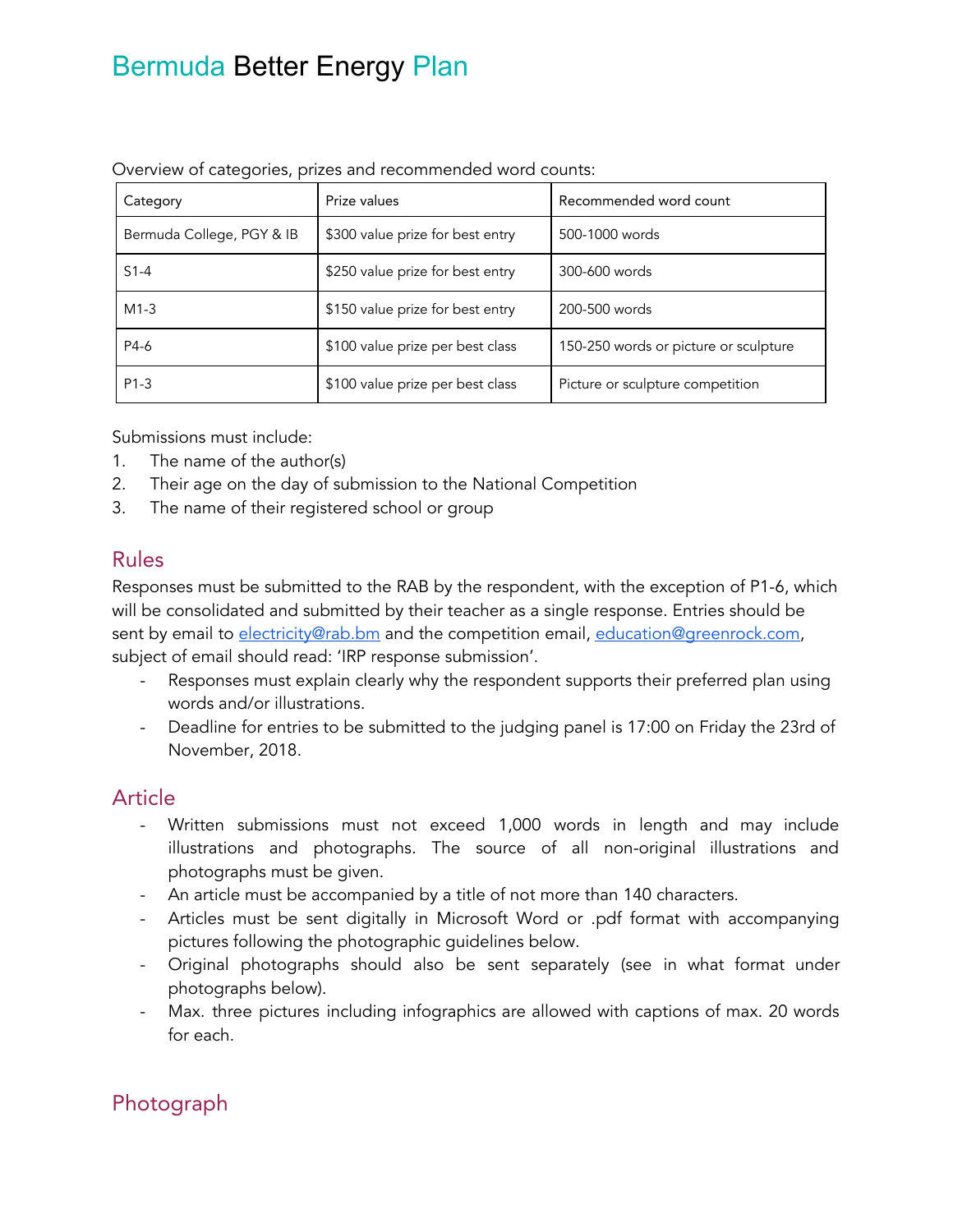Two subcategories: Reportage and Campaign.

- A single photograph must be submitted
- A photograph must be accompanied by a title of not more than 140 characters
- A short description of no more than 100 words to explain the image and present a solution. The text should give the context, the photo should tell the story.
- Photographs must be submitted digitally as .jpg or .png format with a preferable resolution of no less than 150-300 dpi.

Reportage photography, or what's also known as documentary photography, is a photographic style that captures a moment or event in a narrative fashion, i.e., images that tell a story.

Campaign photography, or experimental photography described as using alternative techniques. A photographer who does experimental photography uses techniques that are not common with usual photography or digital photography. It is a type of staged photo.

Students must indicate if the photo is reportage or campaign.

### Judging Criteria

Judges may assign a score of 0-5 based on how well the submission meets the five criteria listed below. Points are: 5, Excellent; 4, Very Well; 3, Well; 2, Fairly Well; 1, Qualified; and if it does not qualify 0 points. Participants are encouraged to meet as many of these additional criteria as possible to improve their work and chances of winning. It is not, however, compulsory to meet these criteria.

- 1. Composition i.e. form, structure and quality
	- The submission has to be well structured and, in the case of articles and videos, cover who, what, where, why, when, and how.
	- The article or video has to have a beginning, middle and end.
	- In the case of photographs and video, the photo/video has to be well made technically and artistically i.e. is it well composed, of high quality and impactful.
- 2. Fair, balanced and objective reporting
	- The piece (article or video) has to be balanced and fair in terms of representing different sides of an argument prior to offering a suggestion of potential solution.
	- The quotes used have to be from real, credible, sources.
	- Scientific or statistical reporting has to be accurate and supported by sources/footnotes.
	- The photograph or video is a fair representation of reality, and the subject or object has not been manipulated. Editorial alterations to photos or videos (including but not limited to colour, contrast, definition, shadows, highlights, cropping, levelling, etc.) are permissible, as long as these alterations do NOT alter the reality of the subject or object of the photo/video.